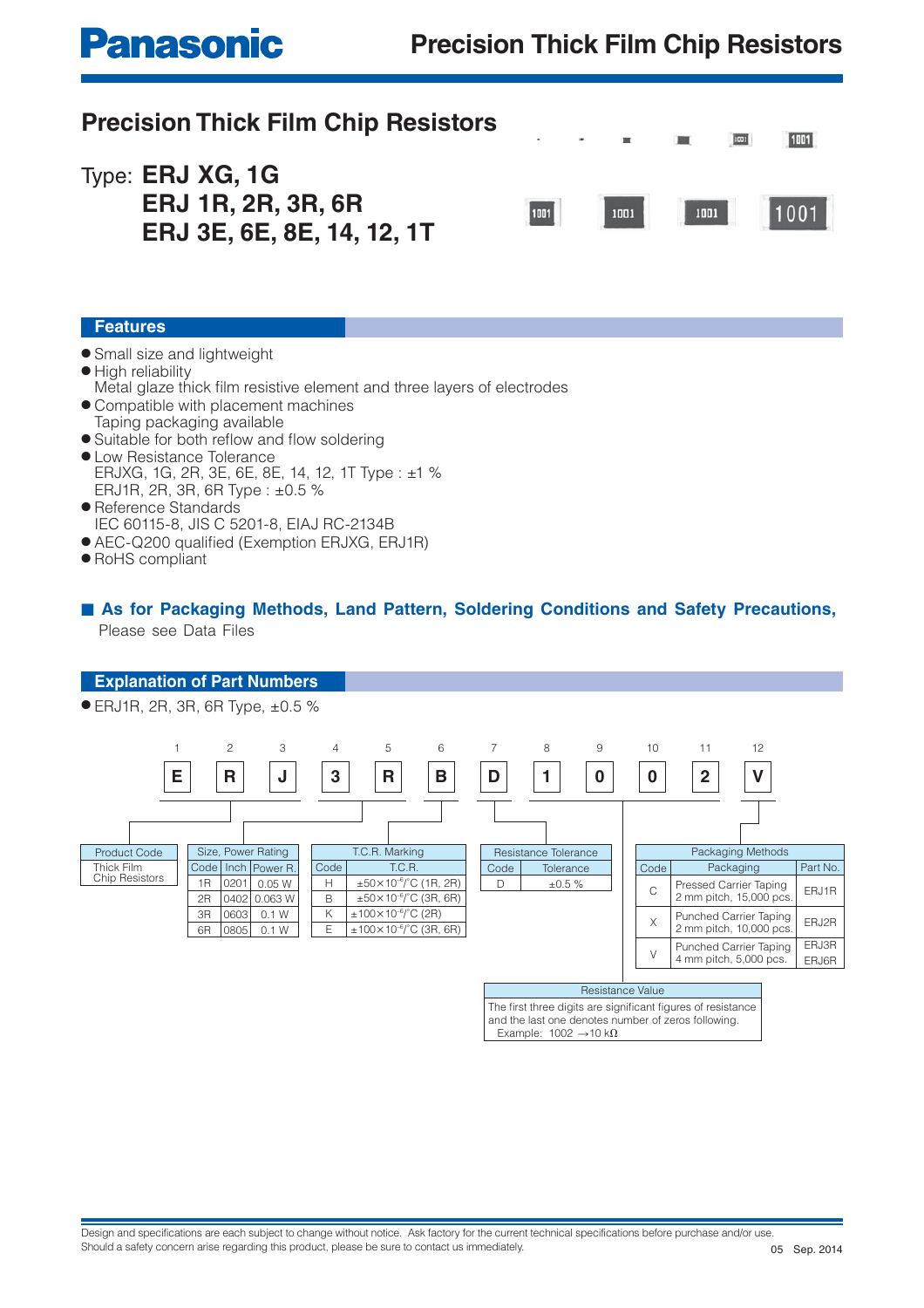# **Panasonic**

## **Precision Thick Film Chip Resistors**

### ● ERJXG, 1G, 2R, 3E, 6E, 8E, 14, 12, 1T Type, ±1 %







| Part No.                               |                        | Mass (Weight)          |                  |                  |                  |                        |  |
|----------------------------------------|------------------------|------------------------|------------------|------------------|------------------|------------------------|--|
| (inch size)                            |                        | W                      | a                | b                | $\ddagger$       | $[g/1000 \text{pcs.}]$ |  |
| <b>ERJXG</b><br>(01005)                | $0.40^{\pm0.02}$       | $0.20^{+0.02}$         | $0.10^{+0.03}$   | $0.10^{\pm0.03}$ | $0.13^{\pm0.02}$ | 0.04                   |  |
| ERJ1G, 1R<br>(0201)                    | $0.60^{\pm0.03}$       | $0.30^{\pm0.03}$       | $0.10^{+0.05}$   | $0.15^{\pm0.05}$ | $0.23^{\pm0.03}$ | 0.15                   |  |
| ERJ2R <sub>2</sub><br>(0402)           | $1.00^{\pm0.05}$       | $0.50^{\pm0.05}$       | $0.20^{\pm0.10}$ | $0.25^{\pm0.05}$ | $0.35^{\pm0.05}$ | 0.8                    |  |
| ERJ3R <sub>D</sub><br>ERJ3EK<br>(0603) | $1.60^{\pm0.15}$       | $0.80^{+0.15}_{-0.05}$ | $0.30^{\pm0.20}$ | $0.30^{\pm0.15}$ | $0.45^{\pm0.10}$ | 2                      |  |
| ERJ6R <sub>D</sub><br>ERJ6EN<br>(0805) | $2.00^{+0.20}$         | $1.25^{\pm0.10}$       | $0.40^{\pm0.20}$ | $0.40^{\pm0.20}$ | $0.60^{\pm0.10}$ | 4                      |  |
| ERJ8EN<br>(1206)                       | $3.20^{+0.05}_{-0.20}$ | $1.60^{+0.05}_{-0.15}$ | $0.50^{\pm0.20}$ | $0.50^{\pm0.20}$ | $0.60^{\pm0.10}$ | 10                     |  |
| ERJ14N<br>(1210)                       | $3.20^{+0.20}$         | $2.50^{+0.20}$         | $0.50^{*0.20}$   | $0.50^{+0.20}$   | $0.60^{+0.10}$   | 16                     |  |
| ERJ12N<br>(1812)                       | $4.50^{\pm0.20}$       | $3.20^{+0.20}$         | $0.50^{\pm0.20}$ | $0.50^{\pm0.20}$ | $0.60^{\pm0.10}$ | 27                     |  |
| ERJ12S<br>(2010)                       | $5.00^{\pm0.20}$       | $2.50^{\pm 0.20}$      | $0.60^{\pm0.20}$ | $0.60^{\pm0.20}$ | $0.60^{\pm0.10}$ | 27                     |  |
| ERJ1TN<br>(2512)                       | $6.40^{\pm0.20}$       | $3.20^{+0.20}$         | $0.65^{\pm0.20}$ | $0.60^{\pm0.20}$ | $0.60^{\pm0.10}$ | 45                     |  |

Design and specifications are each subject to change without notice. Ask factory for the current technical specifications before purchase and/or use. Should a safety concern arise regarding this product, please be sure to contact us immediately.